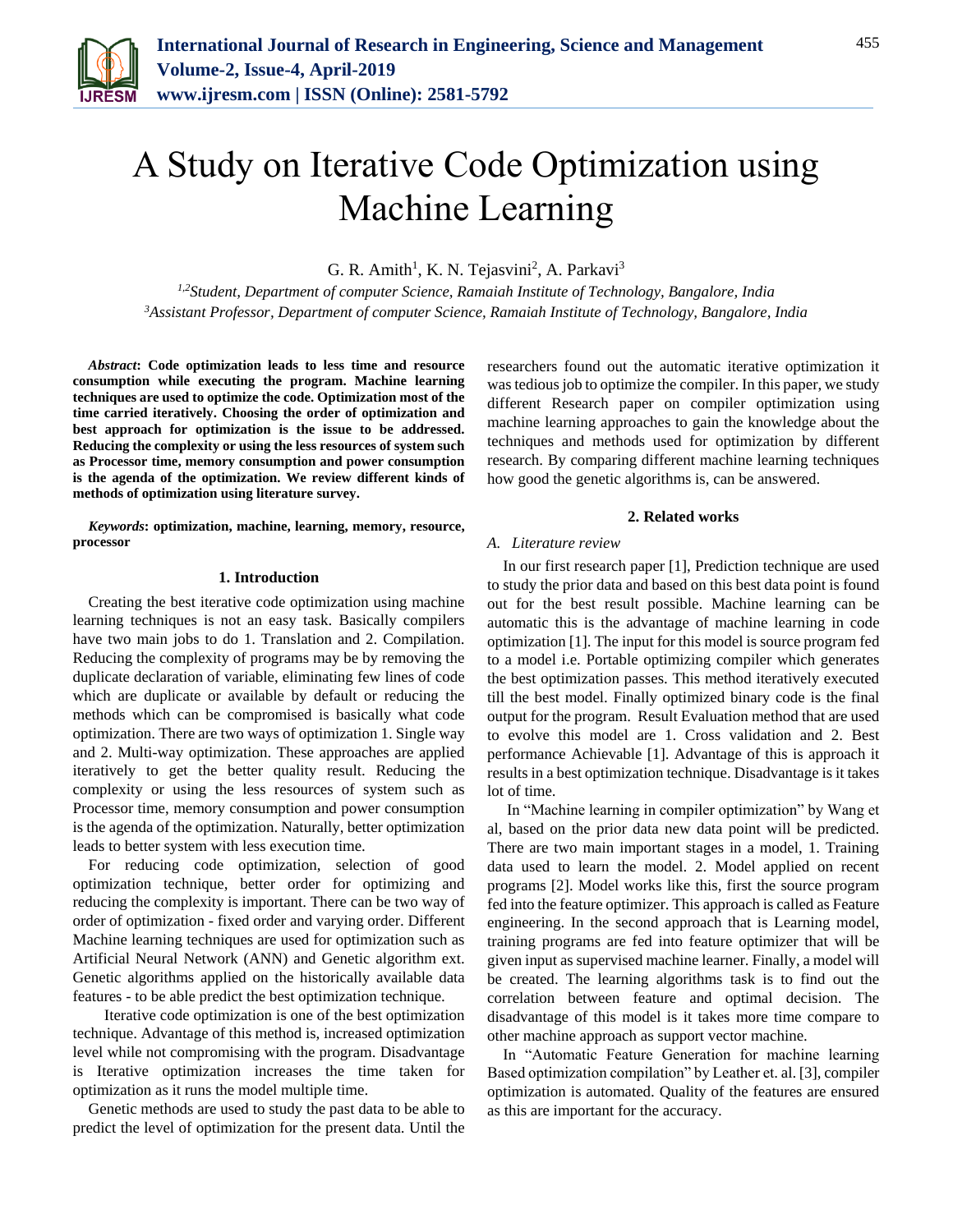



Fig. 1. A generic view of supervised machine learning in compilers

Learned heuristics adopts to new environment. Machine learning tools deals with the optimization. Feature search is an important task carried in this paper. The working methods of this approach are firstly data are generated this are passed to genetic programming search then feature values are passed to ML tool. This tool builds the list of features. However, it's tedious and time consuming task.

In "Mitigating the compiler optimization phase ordering problem using machine learning" by Kulkarni et al[4], Selecting the correct order where optimization techniques are applied is significant problem. Default optimization decreases the performance. Artificial Neural Network (ANN) are for prediction. This were induced using NEAT [4]. Issues with GA approach is, search technique are expensive as they have to evaluate different optimization orders. Solution for this is instead GAs and other expensive techniques machine learning approach can be used. Main advantage of this technique is its inexpensive.

In "Studying the influence of standard compiler optimization on symbolic execution" written by Dong et. al. [5], Symbolic execution which is time consuming technique for Path-Based analysis is used. Approaches used in the program are for conventional programming.

Compiler optimization are performed to evaluate for the performance of symbolic execution [5]. Using DFS Symbolic execution are implemented. KLEE is a symbolic execution engine built on LLVM which is the framework for compilation [5]. Finding and analyzing the determination is the goal of this paper. for you.

# *B. Comparative Analysis*

- Artificial Neural Network (ANN) developed similar to the human way of learning the past data and predicting the result. ANN also learns from the past data and predicts the future [4]. Neuro evaluation are used to induce the ANN for NEAT [4]. Trained model of the ANN uses features to represent optimized state [4]. ANN mostly used for prediction. ANN can be used to build power models.
- In a Genetic Programming approach, firstly cost function generated. Result of Cost function evaluated [2]. Cost function are used to build an energy.
- Model for optimization. Cost function are also evaluated quality of optimization [2].
- If would like to continue the approach in next phase well performing function are kept. Then create new function using the remaining ones. This can be carried out iteratively by passing the generated function back to the evaluation

phase [2]. Both ANN and Genetic algorithms are performed iteratively.

 In any micro architecture portable optimization learns best optimization approach that can be applied. Achieving the best optimization and delivering the high quality is the goal of portable compiler optimization across embedded programs. for portable optimization, genetic algorithms were used with hill climbing optimization algorithm [1].



Fig. 2. Portable optimizing compiler over view [1]

• Symbolic execution has a significant influence on compiler optimization Dong et al. symbolic execution technique used for verification and testing the reliability of the software [5]. Compare to tradition optimizing techniques modern compilers for example GCC and LLVM support aggressive optimization. Most of the approaches that we see above are



### **3. Discussion**

- Most of the approaches takes in their own time. Compare to other approaches Genetic algorithms just works fine.
- Symbolic execution although test the reliability it takes its own time. Symbolic techniques contain large number of paths.
- Artificial Neural Network which predicts best optimization method by studying the past data but its slow while no hope that it can rightly predicts the best optimizing technique is not trust worthy.
- The accuracy level increase of Artificial Neural networks depends on the size of the past data available.
- Genetic algorithms other optimization such as hill climbing and optimization orchestration are resulting good performance.
- In Machine learning approaches generally face problems of